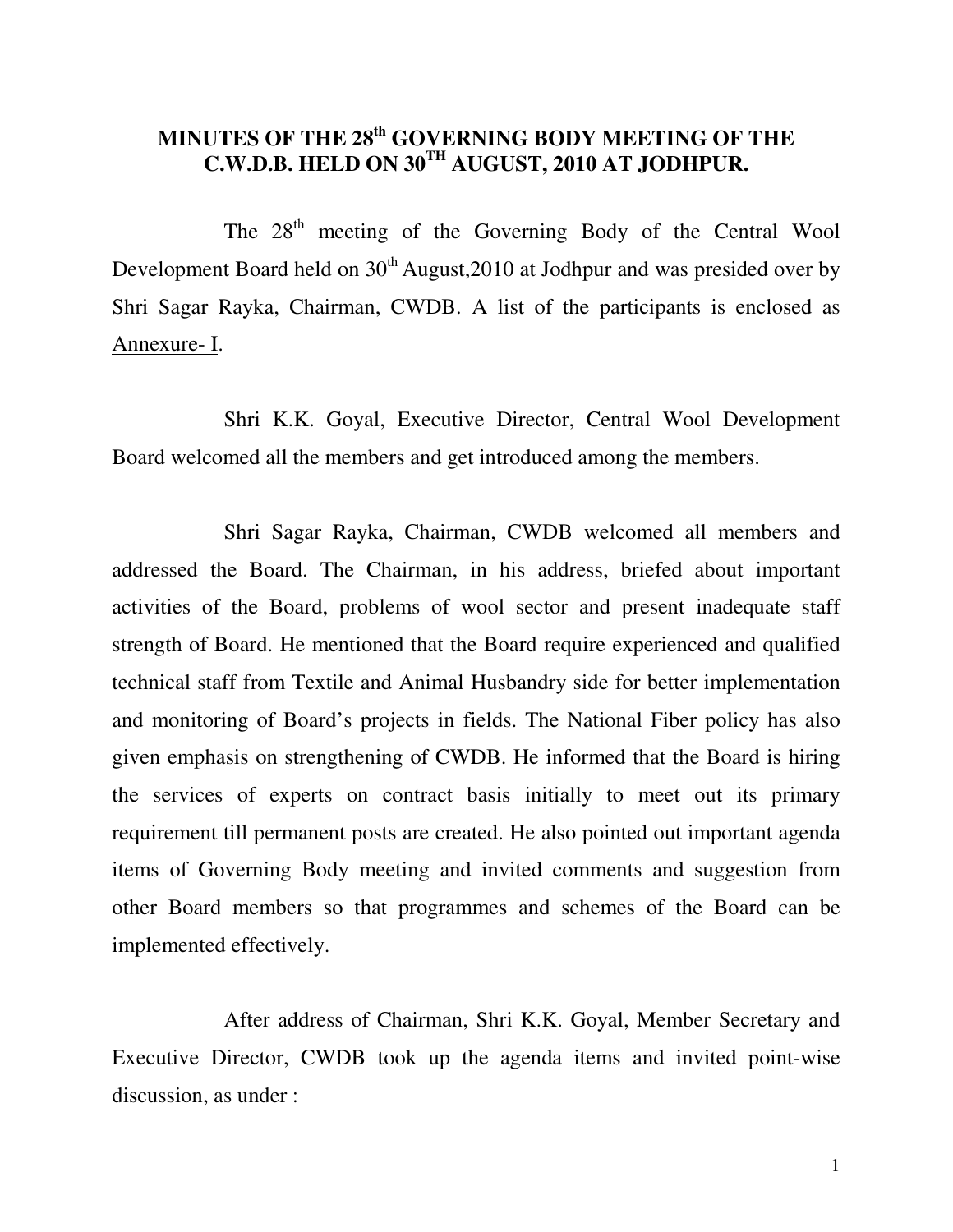# 1. **CONFIRMATION OF THE MINUTES OF THE 27TH MEETING OF THE GOVERNING BODY OF THE CWDB HELD ON 10TH MAY, 2010 AT SRINAGAR.**

 Since no comments were received from any member, the minutes of the  $27<sup>th</sup>$  meeting of the Governing Body were confirmed.

 ED, CWDB also informed that the Board displays agenda and minutes of all Governing Body and Executive Committee meetings on its website **woolboard.nic.in** promptly and members can download and sent their comment.

2. **ACTION TAKEN REPORT ON THE DECISIONS OF THE 27TH MEETING OF THE GOVERNING BODY**.

 ED, CWDB placed a statement showing Action Taken Report on the decision of last Governing Body meeting and following decisions were taken:

(I) Performance of Oriental Insurance Co. Ltd. under Sheep Insurance Scheme : Looking at pending and delayed death claim practices, long formalities for submission of death claim form and lack of networking system to provide all relevant data of Sheep Insurance by Oriental Insurance Co. Ltd., it was decided to hold a separate meeting of Sr. Officers of OIC, MOT & CWDB for quick settlement of pending death claims and effective implementation of Sheep Insurance Scheme in all States.

(II) To open Board's sub office in Delhi : The Governing Body agreed with the views of the Special Committee constituted by the Executive Committee to examine necessity to open Board's sub office at New Delhi.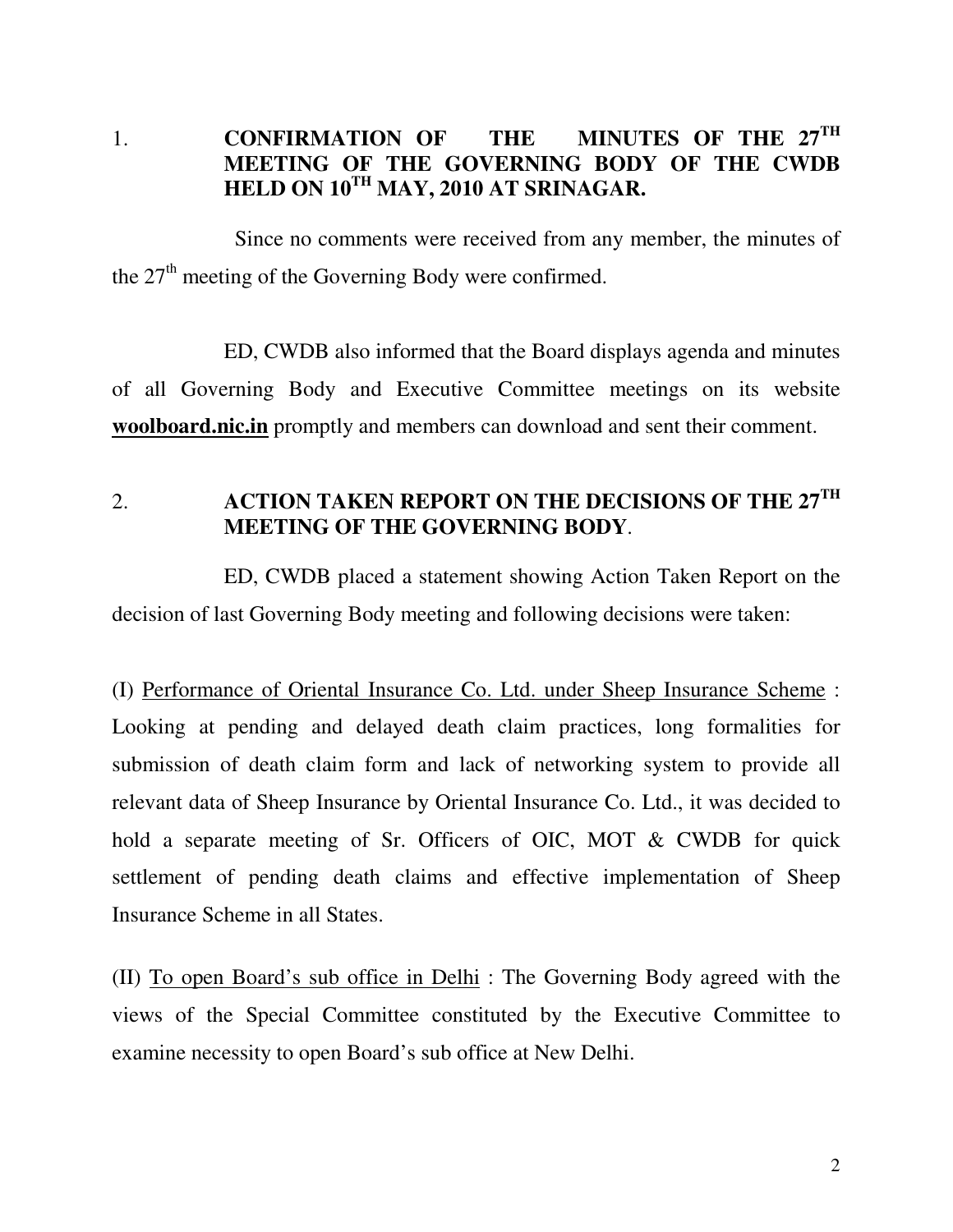(III) Status of R&D projects sanctioned during  $11<sup>th</sup>$  Plan : ED, CWDB informed that progress of all R&D Projects are being placed before Executive Committee time to time.

(IV) To verify that good quality Rams physically distributed under SWIS projects : ED, CWDB stated that Inspection of Ram is a permanent item under beneficiary schedule for inspection. The GM, H.P. State Wool Fed., Shimla stated that the financial provision made for purchase of lambs under Ram Raising Unit (new component of SWIS) is Rs. 1200 only and it is not possible to procure lamb in this amount. He also stated that under Breed Improvement, cost of Stud Ram is Rs. 3000 which is also on very lower side. ED, CWDB replied that under the approved scheme cost of Lamb is Rs. 1200 and for stud Ram it is Rs. 3000 – 4000 so Board can permit to purchase Stud Ram from 3000 to 4000 Rs. Range.

 The GM, H.P. State Wool Fed., Shimla also appreciated the decision of last Executive Committee to keep Photo Identity Proof of all beneficiaries and video graphy/photos of all major activities under Board's scheme as evidence.

# 3. DISCUSSION ON PROGRESS MADE BY THE BOARD DURING CURRENT FINANCIAL YEAR 2010-11

 ED, CWDB explained that out of total Plan allocation of Rs. 15 Crore for Annual Plan 2010-11, the Board has utilized Rs. 7.67 Crore upto  $25<sup>th</sup>$ August,2010. He also informed that Board has made many marketing efforts to get project proposal under Quality Processing of Wool scheme for post-loom processing activity but no project proposal have been received. Similarly, further fund need not be released to OIC & LIC under Social Security Scheme as already released fund have not been utilized and if funds are not re-appropriated then these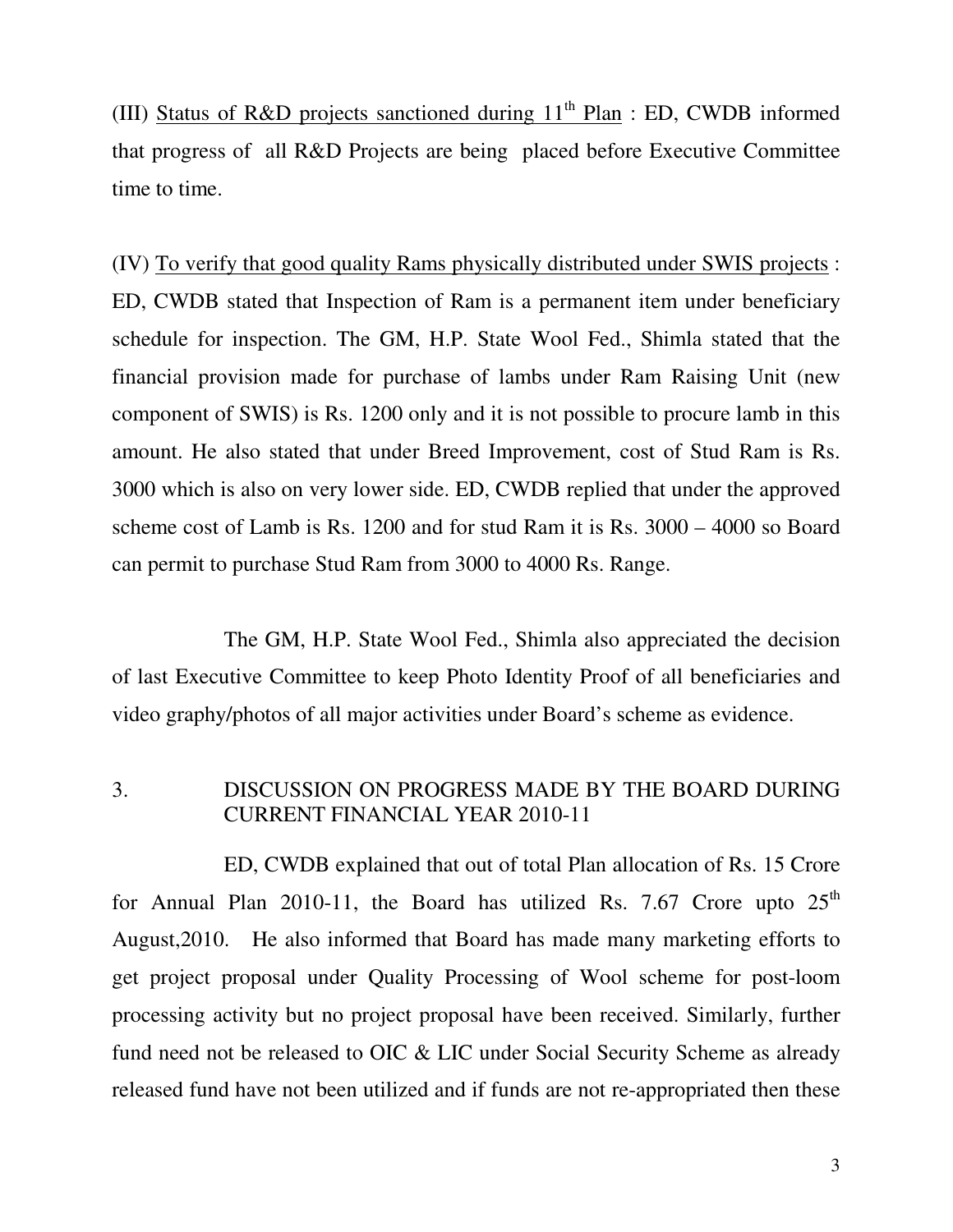funds will remain un-utilized and so these savings should be re-appropriated to SWIS where there are demand. He also stated that in this regards, a Reappropriation proposal have already been sent to MOT.

4. TO NOTE THE DECISIONS OF THE  $33^{RD}$  AND  $34^{TH}$  MEETINGS OF THE EXECUTIVE COMMITTEE OF THE CWDB HELD ON 25-06-2010 AND 30-07-2010 AT NEW DELHI, RESPECTIVELY.

ED, CWDB explained new project proposals approved by the  $33<sup>rd</sup>$  and 34<sup>th</sup> Executive Committee meetings and following suggestions were made by the Governing Body :

(I) ED, CWDB stated that fund have been sanctioned to all wool producing States for procurement of raw wool. Rajasthan is one of the most wool producing State in India but presently there is no Govt. Agency for marketing of Raw wool. Matter have been taken up with the Rajasthan Khadi Board also but till date no project proposal has been received.

 ED, CWDB also stated that Bikaner is biggest Wool Mandi in India and CWDB has its own office at Bikaner and CWDB have experienced marketing officers (Wool Marketing Development Officers & Deputy Marketing Officer.) and possibility of Marketing may be explored by transferring one officer (WMDO) along with post from Board's Jodhpur office to Bikaner office in association with any suitable Govt. Agency/Organization/Corporation to provide remunerative returns of wool to farmers and to protect them from exploitation from middlemen.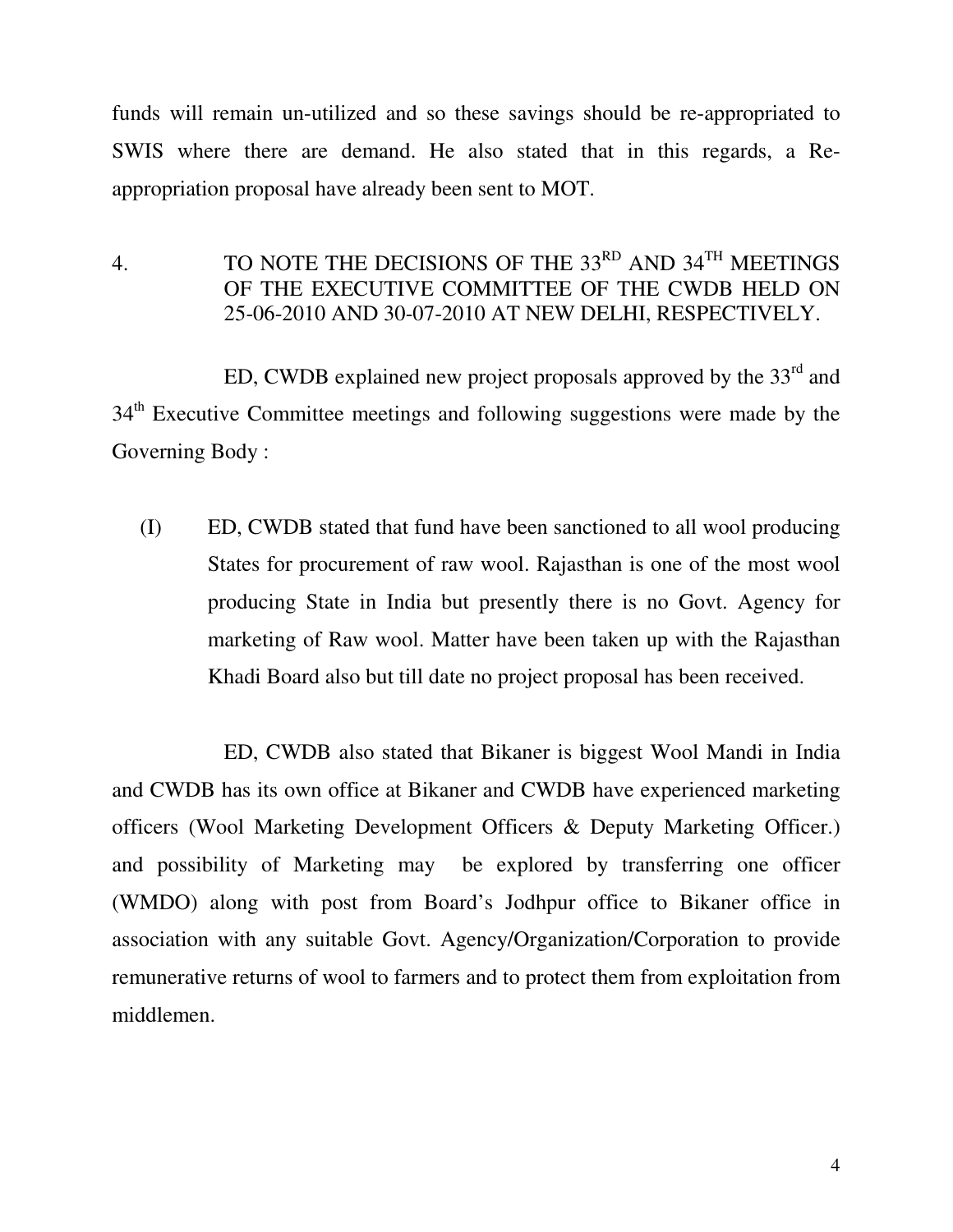It was also suggested that all Implementing Agencies under SWIS should also implement Grading and Marketing components, effectively in project areas. ED, CWDB has made a point for provision of some funds for marketing of Angora wool under Revolving Fund in favour of ongoing implementing agencies of Angora projects.

(II) Shri S.S. Gupta, Jt. Secretary MOT and VC, CWDB suggested to give more emphasis on Angora Wool Development programme as it is more sustainable and economically viable and can generate income for the poor persons. He also gave emphasis to develop new and diversified products made from Angora wool to increase its demand and to stabilize Angora wool price by setting up processing facility for Angora wool.

 After detailed discussion, the Governing Body approved the decisions of the 33rd and 34th meetings of the Executive Committee of the CWDB.

5. STRENGTHENING OF CWDB BY ENGAGING TEXTILE ENGINEERS/VETERINARY DOCTORS/AND OTHERS ON CONTRACT BASIS UNDER DIFFERENT ACTIVITIES OF BOARD.

 ED, CWDB explained that during many previous meetings of Executive Committee and Governing Body, it was decided to hire the services of subject experts/consultants on contract basis to meet out additional requirement of technical manpower in Board. The Board had made provision for such appointment under IWIDP scheme for better implementation and monitoring of different schemes of Board.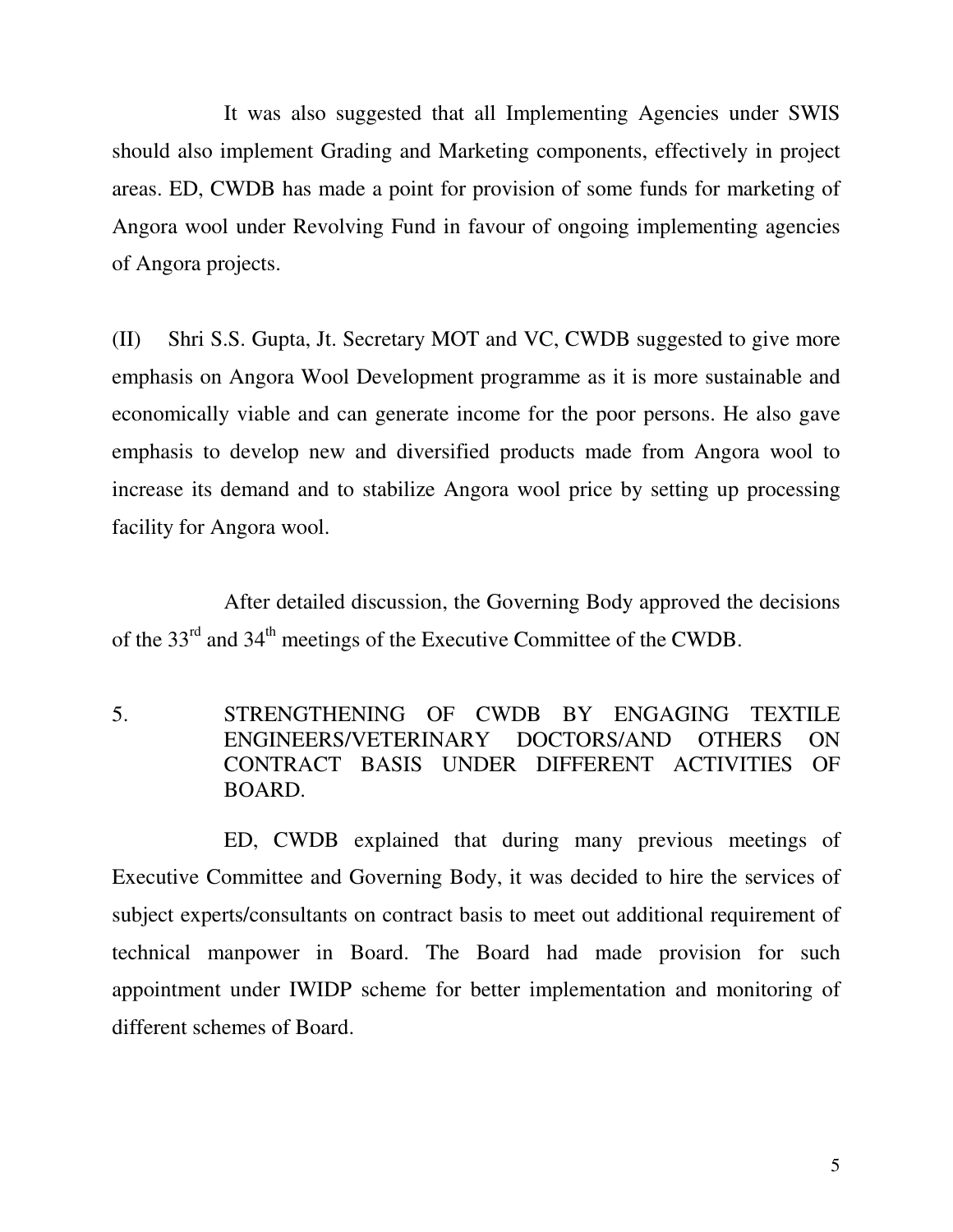## (I) Appointment of Consultants and B. Tech. personnel :

ED, CWDB informed that as per the decision of  $33<sup>rd</sup>$  EC meeting, the Board has hired the services of following two retired officers as Consultants and appointed another two B. Tech personnel on contract basis in Board as per their profile and interview basis, as under :

| <b>SN</b> | Name of retired officers/B. Tech | Purpose                | <b>Monthly Remuneration</b>       |
|-----------|----------------------------------|------------------------|-----------------------------------|
|           | Dr. Kailash Prasad Joshi         | Veterinary Consultant  | Rs. 16,000/- (Fixed) per month at |
|           |                                  |                        | Jodhpur office.                   |
| 2         | Shri Daulat Ram Satpal           | Audit<br>Accounts $\&$ |                                   |
|           |                                  | Consultant             |                                   |
| 3         | Miss Soni Pankaj                 | Trainer for<br>Master  | Rs. 18000/-(fixed) per month.     |
|           |                                  | WDTC, Kullu            |                                   |
|           | Miss Parul Gupta                 | 'Quality Processing of |                                   |
|           |                                  | Wool' scheme           |                                   |

 The Governing Body approved above appointments in Board on contract basis.

### (II) Appointment of Veterinary Doctors :

 ED, CWDB informed that most of the schemes are related to sheep husbandry but presently there is no veterinary doctor available with the Board to monitor/evaluate different projects properly at field level. It was suggested to appoint newly passed out and experienced Veterinary Doctors as Research Assistant who can stay in the field for longer duration and monitor the implementation of the scheme. He further informed that the Board has already published an advertisement in this regard and received many applications.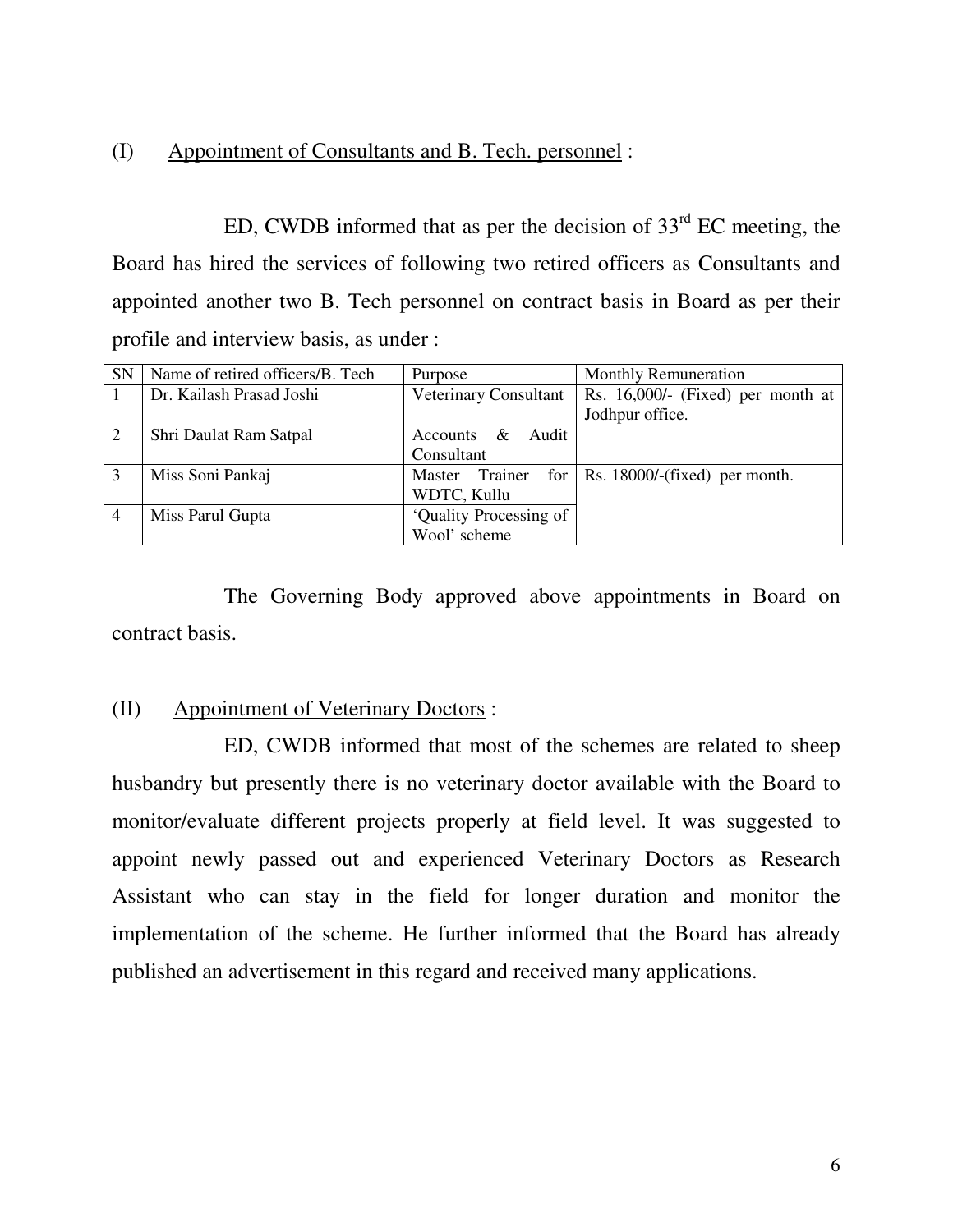After detail discussion, the Governing Body decided to appoint two fresh or experienced Veterinary Doctors on contract basis for 2/3 years in Board on monthly remuneration of Rs. 18000/-(fixed) per month.

#### III) Secretarial Assistance for the Chairman, CWDB :

 ED, CWDB explained that the Ministry of Textiles appoints Chairman of the CWDB time to time for a period of two years. The Chairman of the CWDB is equivalent to the Secretary to the Govt. of India. Though Appointment letter describes Residential Accommodation, Travel on Duty etc. to the Chairman, CWDB as admissible to the Secretary to the Government of India but it is totally silent about Secretarial Assistance. He mentioned that as per GR & SR, the Secretary, Govt. of India is entitled for a Private Secretary and a Senior Peon as personal staff. As the Board has not sanctioned posts for personal staff of its Chairman and also having acute shortage of staff strength at present, it is difficult to spare any employee from existing staff.

 The Governing Body approved the proposal to appoint one Private Secretary and one Senior Peon as per choice of the Chairman (till CWDB is unable to provide these staffs to the Chairman, CWDB) on contract and co-terminus basis in Board with monthly remuneration/payment of Rs. 8,000 for PS and Rs. 5,000 per month for Sr. Peon. It was also agreed that as the Chairman has already appointed a PS, the Board would provide him Rs. 8,000 p.m. from the date of his appointment/attachment.

# 6. DISCUSSION AND APPROVAL FOR CLOSURE OF WOOL TESTING CENTRE, BEAWAR.

 ED, CWDB informed that the Board had established a Wool Testing Centre at Beawar (Ajmer- Rajasthan) in the year 1999 for testing facilities like scouring yield, fibre length, fibre fineness, count, blend composition etc. He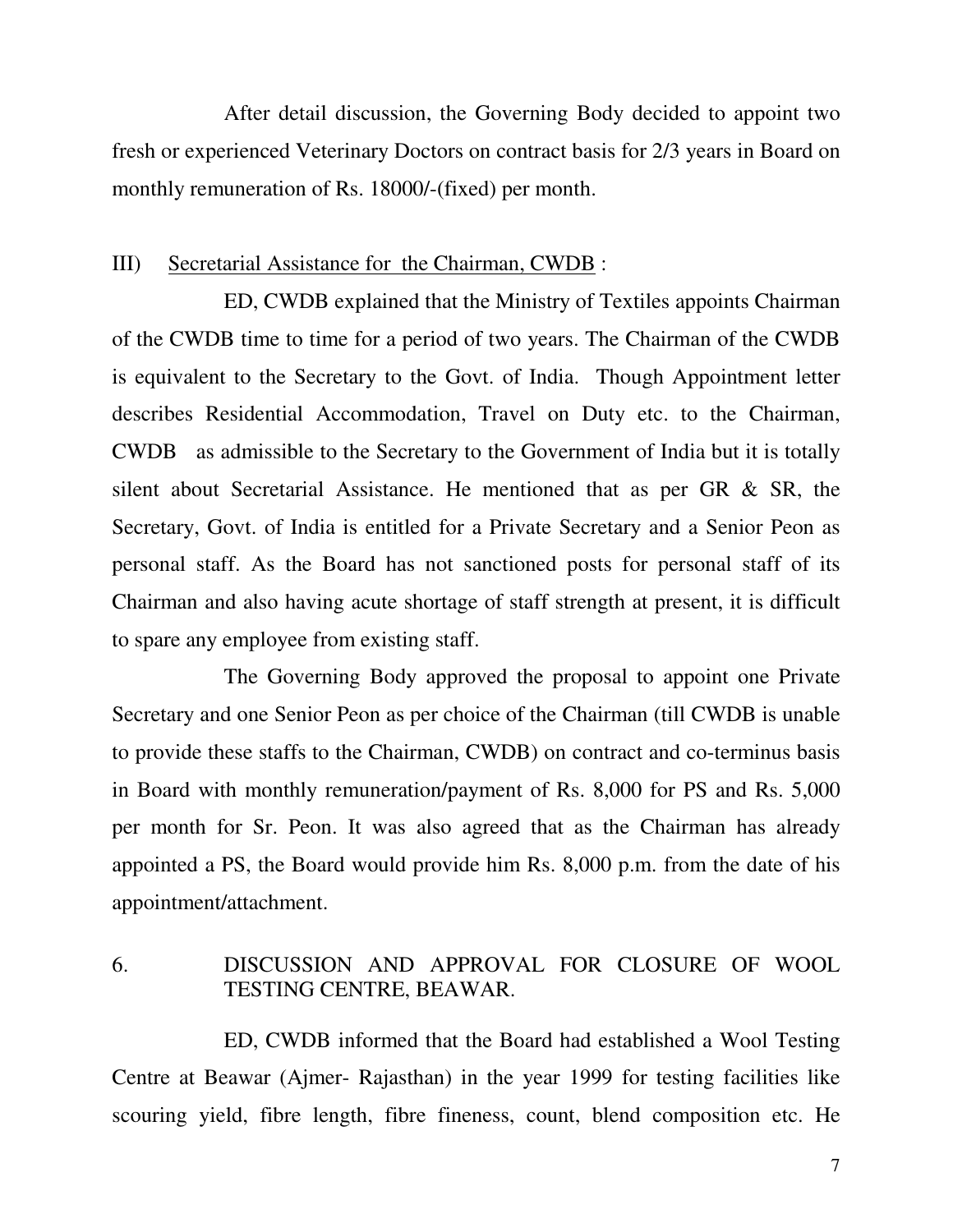explained performance of last four years that average 10 samples per month have been received and average earning is only Rs. 500 per month.

 After detail discussion, it was decided to close this Wool Testing Centre by shifting its equipments to existing WTC (Laboratory) at Bikaner.

7. DISCUSSION & DECISION REGARDING PERMISSION TO COVER POST-LOOM MACHINERIES UNDER PRE-LOOM ACTIVITIES OF 'QUALITY PROCESSING OF WOOL SCHEME'.

 (I) ED, CWDB informed that 'Quality Processing of Wool and Woollen" scheme has two heads i.e. (i) Pre loom and (ii) post loom processing activity for providing financial assistance. The Board has made several marketing efforts in the past for setting up of CFC for post loom but was unable to get the proposal. The Director, WRA suggested to provide post loom processing machineries of small production capacity on the same pattern as per norms/ terms & conditions for existing pre loom activity. The CFC for the post loom process would also serve the same objects as the pre loom CFC.

 After detailed discussion, it was agreed to merge both the Pre loom & Post loom activities. Necessary approval from Govt. may be obtained.

(II) ED, CWDB also informed that the Board has received some project proposals from existing CFC agencies for setting up of machinery for different activity under pre loom activity of 'Quality Processing of Wool' scheme. The Executive Committee also in its  $33<sup>rd</sup>$  &  $34<sup>th</sup>$  EC meeting decided to consider such project proposals if these are for separate processing activities.

 After detailed discussion, it was decided to consider such project proposal received from those Agencies, who have already established and running Board's CFC for a separate processing activity.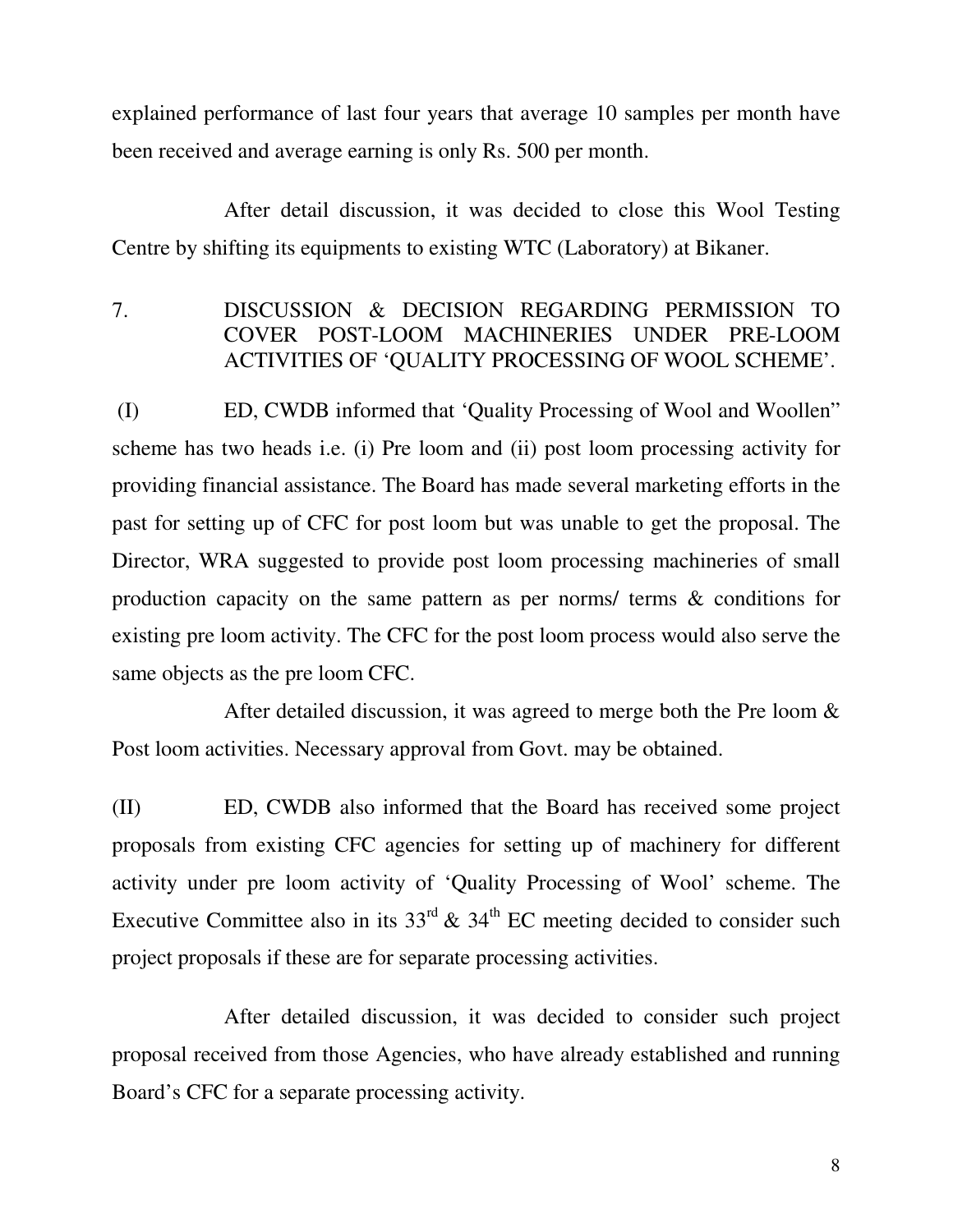### OTHER DISCUSSION :

(I) Ms. S. Rawla, Jt. Secretary, MOA asked for Mid Term Evaluation Report of Board's schemes. She also suggested that instead of going to SFC/EFC for every small changes in the approved scheme, a provision would be made for Empowered Committee for minor amendment required as per field conditions. She also suggested to take necessary help from Central Sheep Breeding Farm, Hissar for distribution of good quality Rams under SWIS and may invite them in Board's meeting as a special invitee as and when required. She emphasized to pass on the benefits to wool growers through similar scheme of Ministry of Agriculture's for Small Ruminant.

\*\*\*\*\*